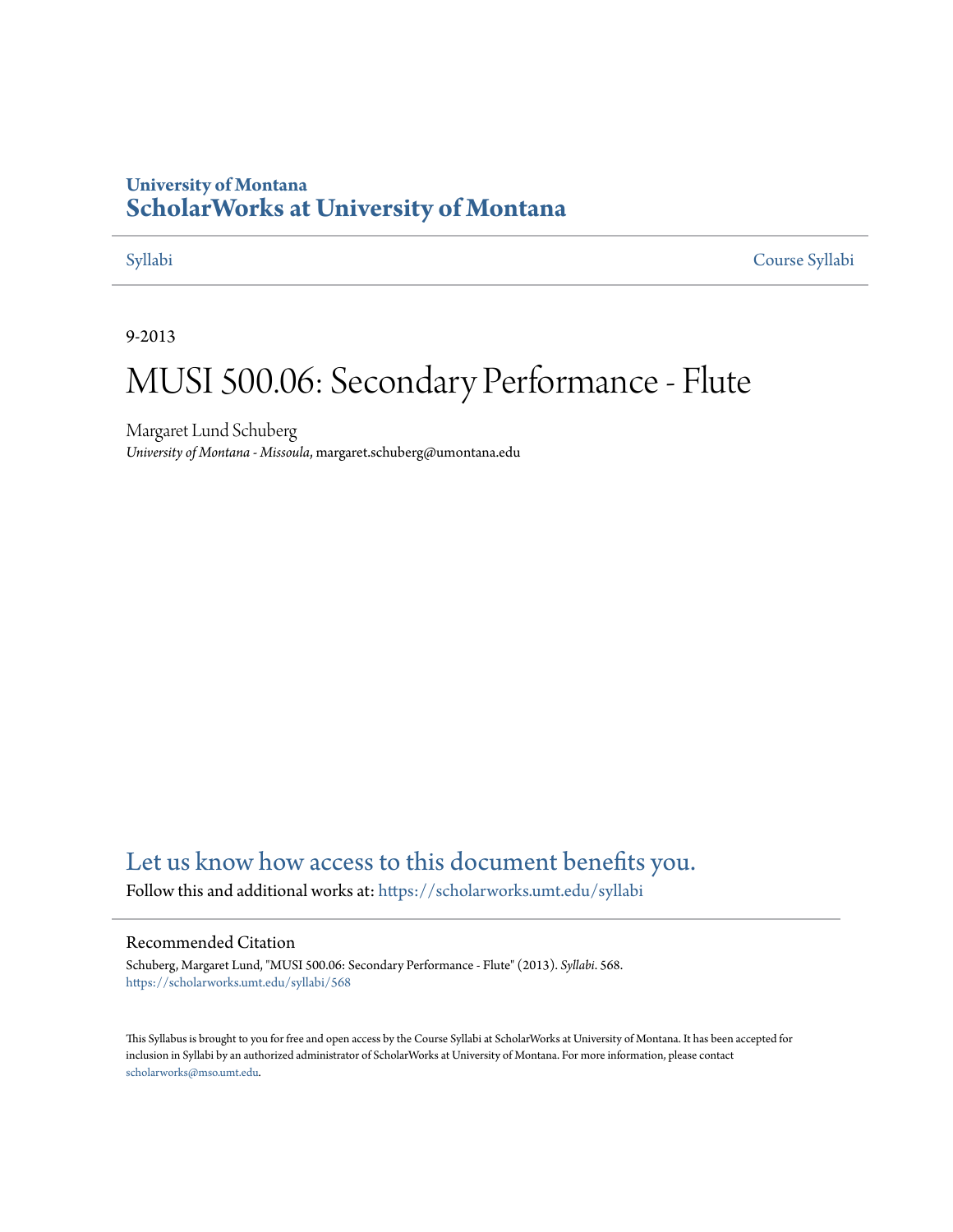```
Syl-f13-MUSI102A-06-MS
Syl-f13-MUSI195-05-MS
Syl-f13-MUSI295-05-MS
Syl-f13-MUSI395-05-MS
Syl-f13-MUSI495-05-MS
Syl-f13-MUSI500-06-MS
Syl-f13-MUSI551-05-MS
```
# **The University of Montana College of Visual and Performing Arts School of Music Fall 2013 Course: Applied Flute - MUS 102A, <sup>195</sup>***,* **295, 395***,* **495, 500, 551**

**Flute Instructor: Margaret Lund Schuberg Office: 213 Email: Margaret.schuberg@umontana.edu Phone: 243-4271 Office hours: Monday 2-3 pm and Thursday 8-9 am or by appointment UM Flute Choir: Tuesdays at 6-7 pm in room #1**

**Course Description: The student's interest and degree requirements will determine the focus of applied studio flute lessons. Applied flute lessons develop tonal, musical, technical, harmonic, sight-reading, and pedagogical, proficiency on the flute.**

#### **Course Objectives:**

**A) To develop students to demonstrate the ability to practice effectively. Students will demonstrate a competent level of musicianship and measurable skills on the flute within their assigned level.**

**B) To provide a suitable pedagogical background for the student who plans to utilize his/her applied study in music education or studio instruction.**

**C) To develop a thorough knowledge of performance literature and instructional material for the flute.**

**Credit Hours:**

**1 credit hour = one 30 minute lesson per week**

**2 credit hours = one 60 minute lesson per week**

**3-4 credit hours= one 60 minute lesson per week or more if needed**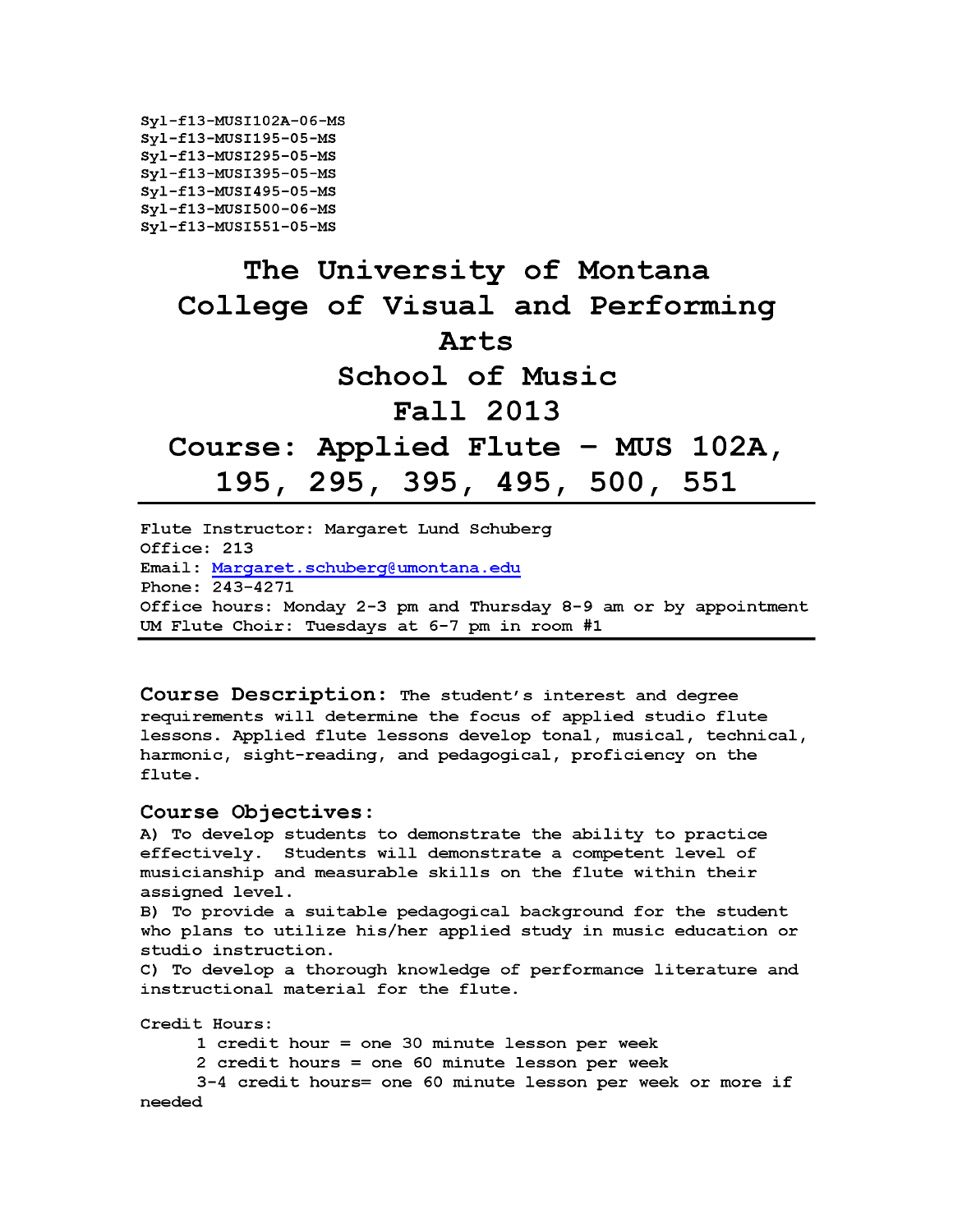#### **Studio Class:**

**UM Flute Choir/Flute Studio Class is held every Tuesday night from 6:10-7:00 pm in Room #1. Topics related to flute pedagogy are discussed. Studio performances and technique assessments will be held during this time. Resume advising/mock auditions/master classes will be held at periodic times during the year. Traditional and contemporary flute choir works are rehearsed and performed at various locations throughout the semester. UM Flute Choir attendance is mandatory.**

#### **Flute Pedagogy:**

**Flute majors are required to take Flute Pedagogy in their third or fourth year. Topics related to flute pedagogy will be discussed in scholarly depth.**

#### **Flute Chamber Ensembles:**

**Flute BM majors are required to take MUSI 162, Chamber Music. Rehearsal skills, musical interpretation, and musical collaboration skills are stressed.**

#### **General:**

**Students will demonstrate through performance the characteristics of successful concert flute playing in ensemble settings for their assigned level. This includes: Tone, embouchure, breathing, tone-quality, tone-control, intonation, vibrato, technique, articulation, sight-reading, listening skills, repertoire and musical interpretation.**

#### **Required Materials:**

- **1) Metronome**
- **2) Tuner**
- **3) A lesson notebook for assignments**
- **4) Music listed for appropriate level**
- **5) Flash drive or CD's for recorded lesson**
- **6) Any other materials suggested in lessons**

#### **Required Music:**

- **1) Taffanel and Gaubert "Daily Exercizes"**
- **2) Marcel Moyse "Daily Exercizes"**
- **3) All other music assigned for level of student**

#### **Other Requirements:**

- **1) Students are required to check UM E-mail regularly.**
- **2) All flute performance majors are required to audition for the UM Symphonic Wind Ensemble and the UM Orchestra: (failure to do so may result in a lowered semester grade)**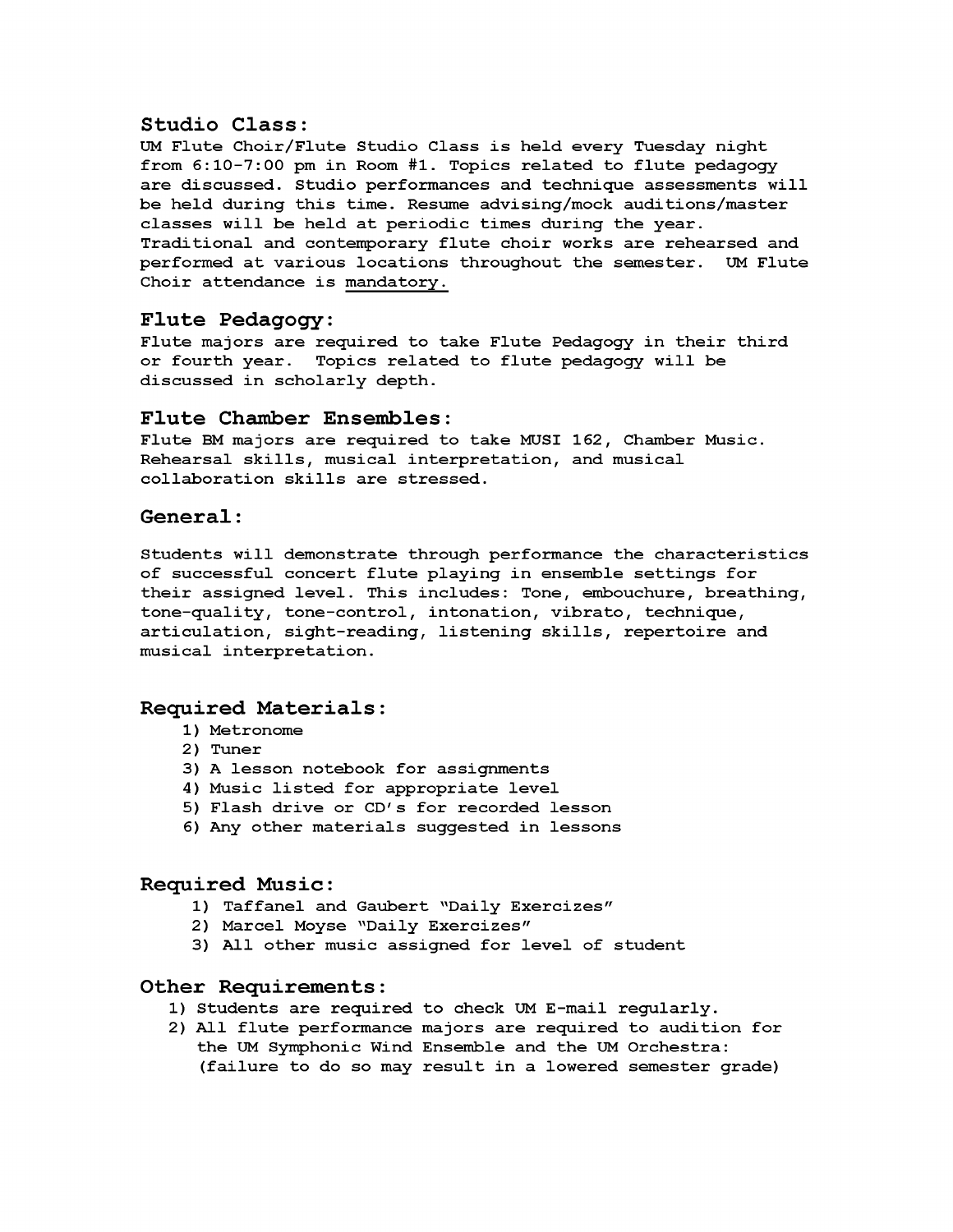#### **Resources:**

- **The UM Flute Studio has access to The National Flute Association Magazine, available in the Mansfield Library.**
- **The Mansfield Library has many various flute CD's available for listening.**
- **The Mansfield Library has CD Rom's of the standard flute orchestral repertoire.**

#### **Performances and Assessments:**

- **1) All music majors are required to perform at least once per semester in departmental or studio class.**
- **2) All majors are required to give a final performance as part of juries at the end of the semester. Sophomores must pass the proficiency exam (UDRP) as prescribed by the department.**
- **3) All students are highly encouraged to memorize a piece each semester.**
- **4) There will be a scalar/technique assessment in the beginning and the end of the semester (times/dates TBA) .**
- **5) Students are recommended to perform at least once on Afternoon Recitals.**

#### **Attendance Policy:**

- **1) Students are expected to attend all lessons. If you cannot be at your assigned lesson time, you may trade with another student for a convenient time. Please notify the instructor prior to the trade. Medical excuses and University sponsored trips are acceptable reasons for missing lessons. Otherwise approval of the instructor is required in advance. Two unexcused absences from lessons, or a missed jury, or a missed performance, will result in a failing grade in applied lessons for the semester. Unexcused lesson absences will receive an 'F' for that week.**
- **2) All flute majors are required to attend all UM recitals/lectures/master classes/afternoon recitals/ensemble concerts featuring a flutist. Woodwind faculty recitals are mandatory. Students are also highly encouraged to attend UM faculty recitals. Failure to attend mandatory performances or master classes will affect your semester grade.**

#### **Lesson Preparation:**

- **1) The flute performance major is required to practice a minimum of 3-4 hours per day (recommended is 5-6 hours).**
- **2) EME/BA majors are required to practice 2-3 hours per day.**
- **3) Music minors are required to practice 30 minutes 1 hour** per day.
- **4) All students expected to have warmed up, be mentally prepared, and have equipment in working order prior to each**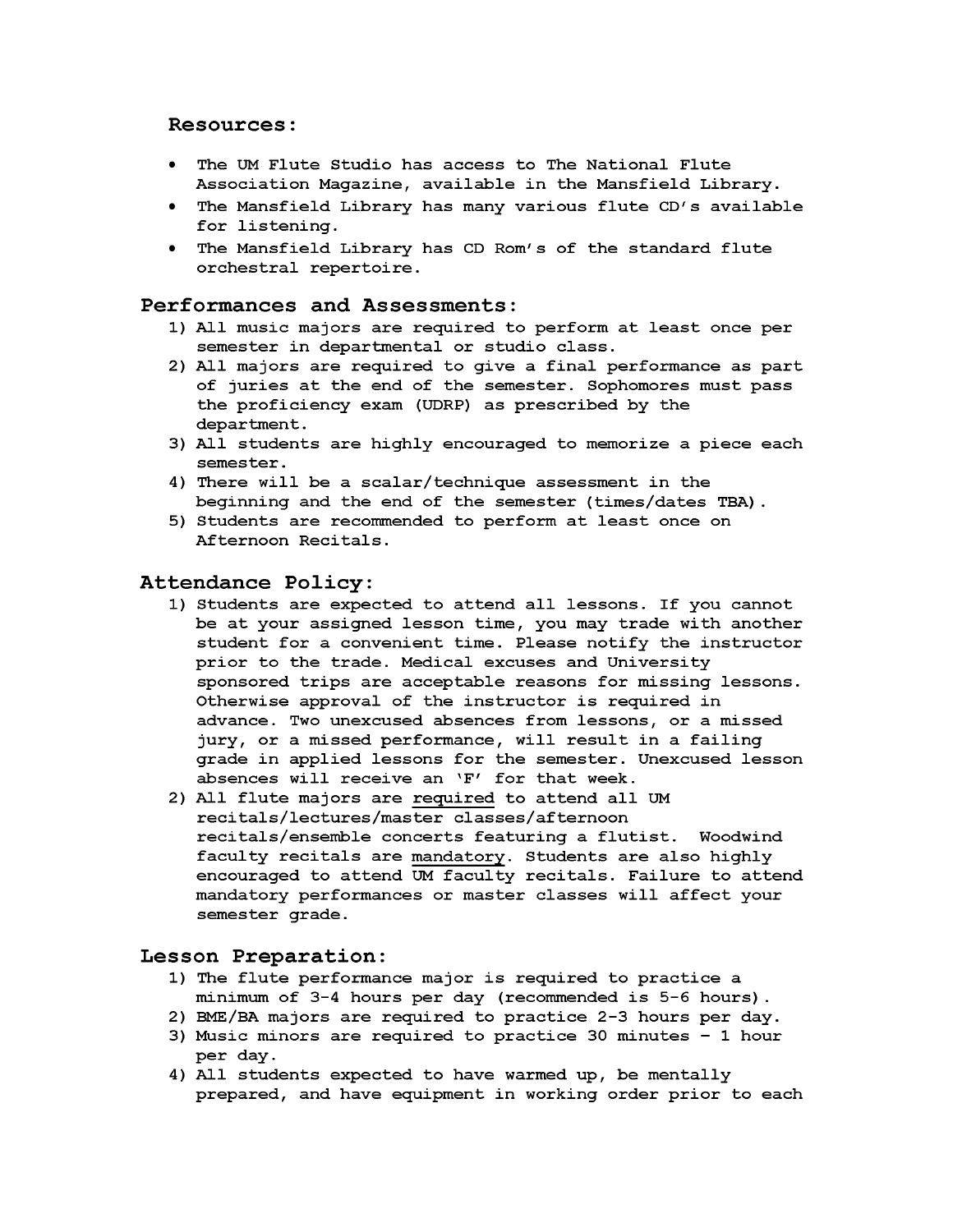**lesson. Instructor reserves the right to assign any student that is falling below their assigned level (MUSI 195,295,395,495,595) into MUSI 102 (or MUSI 502 for graduate students) until their level correspond to the expectations of their assigned level. Instructor reserves the right to assign any incoming freshman into MUSI 102 until the level corresponds to the expectations of MUSI 195.**

#### **Scale Requirements:**

**Scales must be memorized and performed with fluidity, accuracy, and speed: Music minors Assigned in lessons MUSI 102/502 Assigned in lessons MUSI 195 (BM/EME/BA) All major and natural, harmonic, melodic minor and chromatic scales It is optional for BME and BA flute majors to learn scales beyond the MUSI 195 level MUSI 295 (BM/EME/BA) All freshman required scales in 3rds MUSI 395 (BM/EME/BA) All sophomore required scales in 3rds, 4ths, 6ths and 7ths. MUSI 495 (BM/EME/BA) All junior required scales and intervals, assigned arpeggios MUSI 595 All undergraduate requirements + Assignment as needed to address deficiencies**

### **MUSI 102/502 and music minor 195-495 and MUSI 195 BME/BA**

**Emphasis: Handling and care on the instrument, proper hand position, embouchure, articulation, and air support. Sightreading is stressed.**

**Methods: Based on the student. Literature: Selections based on the specific needs of the student. BME and BA music majors will be pushed to move to the equivalent of the MUSI 195 BM level as soon as possible.**

### **MUSI 195 BM and 295 BME/BA**

**Emphasis: Tone, embouchure, pitch, articulation, hand position, elements of musicianship. Sight-reading is stressed. Representative**

**Methods:**

**Rhythmical Articulation by P. Bona Berbiguier 18 Studies**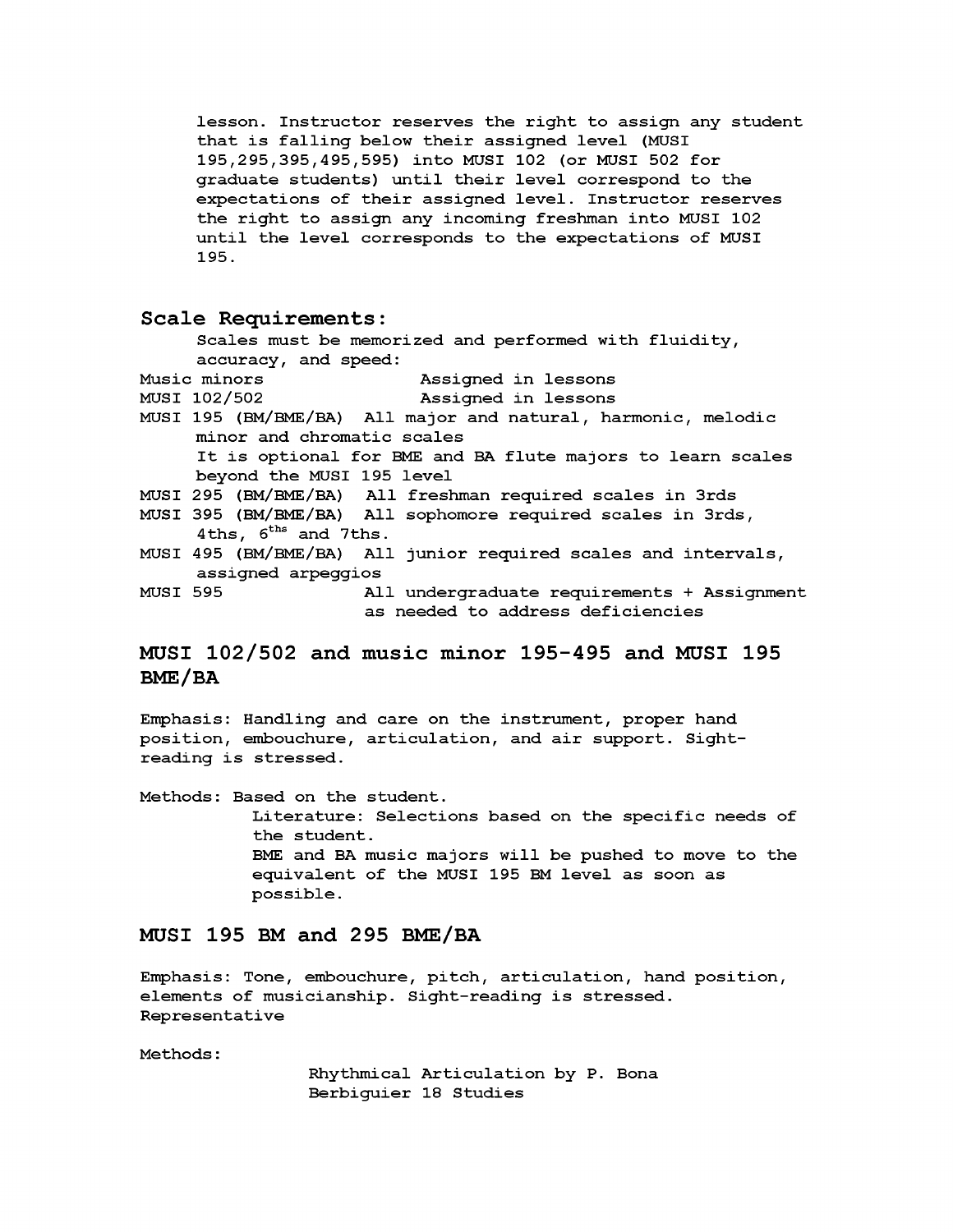**Andersen Op 33, Op 30 and Op 15 Etudes**

**Requirements for completion of MUSI 195 BM and**

#### **MUSI 295BME/BA**

- **1. Good basic sound**
- **2 . Clean technique**
- **3. Clear articulation**
- **4 . Developing musicianship**
- **5. Developing good sense of pitch**
- **6. Meeting performance requirements**
- **7. Successful jury**

#### **MUSI 295 BM and MUSI 395 BME/BA**

**Emphasis: Tone, embouchure, pitch, articulation, hand position, elements of musicianship. Sight reading is stressed.**

**Representative Methods: Continuation of freshman year**

**Representative Literature: Music is assigned based on student needs**

**Requirements for completion of MUSI 2 95 BM and MUSI 395**

#### **BME/BA**

- **1. Solid foundation with tone, technique, and articulation**
- **2. Developing sense of musicianship**

**3. Successful completion of Upper Division Recital**

**Performance**

#### **MUSI 395 BM and MUSI 495 BME/BA**

**Emphasis: Same as 2 95 with increased refinement**

**Representative Methods: Music is based on student's ability and needs. Karg-Elert and Donjon Etudes, Paul Hindemith Sonata, Poulenc Sonatas are indicated and scholarly research on the composers is required.**

**Requirements for completion**

#### **MUSI 395- BM and MUSI 495 BME/BA**

**Successful performances in ensembles, afternoon recital, student** chamber recitals, half-recital (if BM). Successful Jury

**MUSI 495 BM**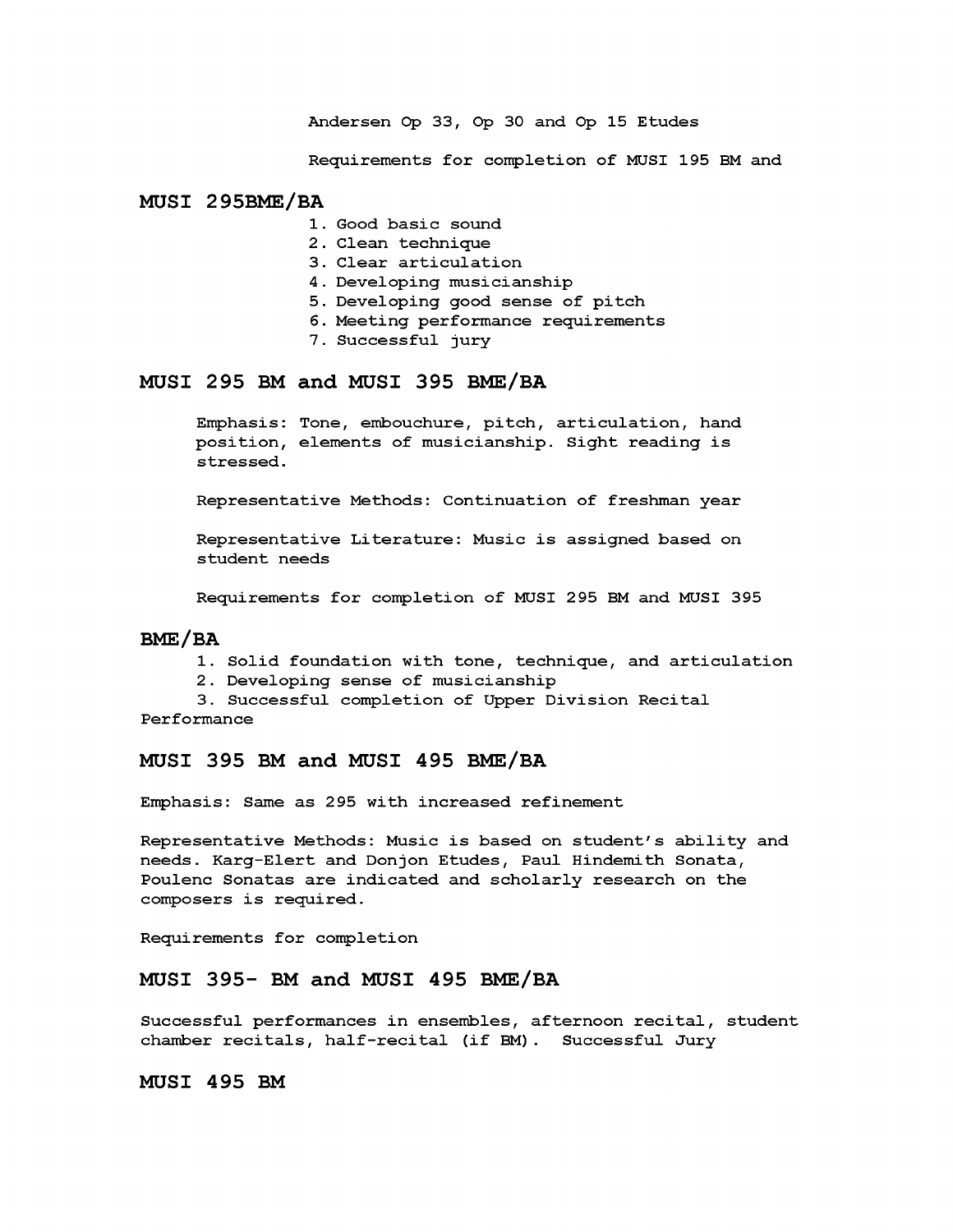**Emphasis: Same as 395 with increased refinement**

**Representative Methods:**

- **Paul Jean Jean Etudes**
- **12 Studies by Jacques Casterede**
- **Orchestral studies**
- **Senior Recital (optional unless BM, highly encouraged for BME/BA)**
	- **Successful jury**

#### **MUSI 595**

**Students have the option of enrolling in a thesis or performance degree. Music Education faculty directs thesis work.**

**Emphasis: Literature, Pedagogy**

**Representative Methods: Bouquet of Tones by Furstenau**

**Representative Literature:**

**- "Sonata", by Prokofiev**

- **"Sonata", by Reinecke**
- **"Sequenza, by Berio**

**Professor and student will visit Flute World Catalogue to select repertoire varied and appropriate for the level of student.**

**Requirements for completion of MUSI 595- EME/EM Successful performances in ensembles and recitals Successful jury**

#### **Synthesis:**

**By the end of undergraduate studies, the student is expected to have a broad and thorough understanding of the musical processes related to performance, history, composition, repertoire, pedagogy, as well as be able to visually recognize, aurally label, and verbally describe them, using appropriate syntax.**

#### **Results:**

**The students must demonstrate achievement of professional, entrylevel competence in the major area, including significant technical mastery, capability to produce work and solve professional problems independently, and a coherent set of artistic/intellectual goals that are evident in their work. BM students are required to produce a senior recital (this is also highly encouraged of BME and BA students). Students are expected to be able to form and defend value judgments about music and to communicate these ideas to**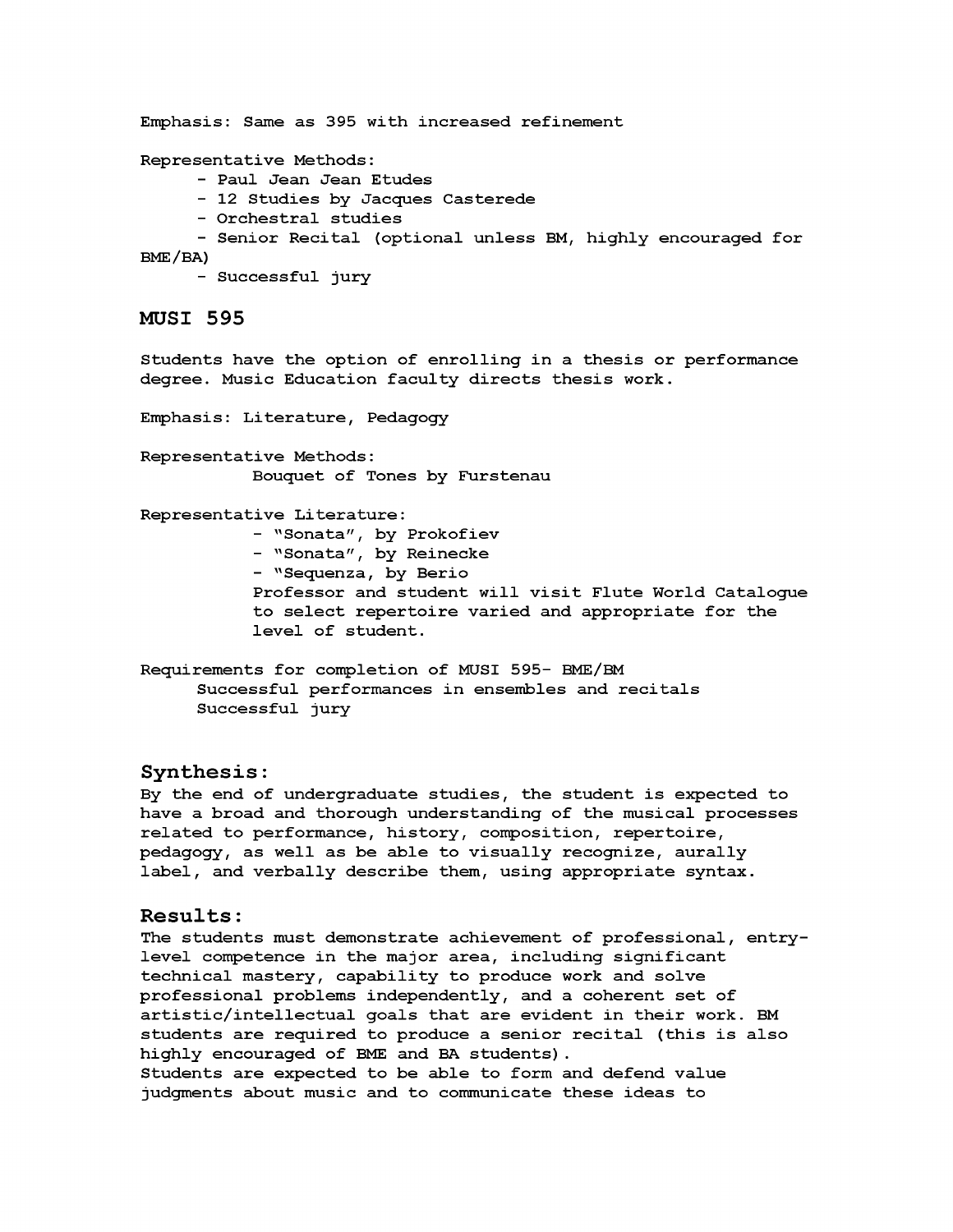**professionals and laypersons. Students are required to write program notes for recitals, and to research the composer and style for all compositions they work on.**

#### **Recital Requirements:**

- **1) All music majors are required to pass an Upper Division Recital Performance (UDRP) during their sophomore year. It will consist of two contrasting pieces. Performance majors must memorize one of the pieces. The UDRP should be approximately 15 minutes.**
- **2) Junior Recital: required of all performance majors (30 minutes of music) — this recital is shared with another student.**
- **3) Senior Recital: required of all performance majors (ca 60 minutes of music).**
- **4) BME and BA Student Recitals: Any music major or minor may give a recital their senior year with instructor permission. Most music education majors and music BA's perform a half recital (see junior recital) or a full recital (see senior recital). BME and BA students must have the woodwind faculty's signatures in order to give a full recital. This is not a degree requirement, but giving recitals is highly encouraged and part of the senior year saxophone grade.**

**All flute lessons are cancelled on holidays: (There will be no make-up lessons for these days)**

#### **Make-up lessons:**

- **1) Lessons that are cancelled due to instructor absence (exceptions above) or excused student absence will be made up at the convenience of the student and the instructor.**
- **2) Instructor reserves the right to not make up lessons cancelled due to unexcused student absence.**
- **3) No more than two make up lessons are allowed per semester. More than two unexcused absences will result in an 'F' for the semester.**

#### **Grading and Assessment:**

- **1) A plan for the semester will be developed at the beginning of the semester in collaboration between instructor and student.**
- **2) Student will be graded each week on the quality, consistency, and quantity of preparation for each lesson.**
- **3) Every flute performance is graded (masterclasses/recitals/etc).**
- **4) Student's general attitude will also be considered.**
- **5) All flute majors will perform in front of the woodwind faculty as part of their jury at the end of each semester. The jury grade cannot affect the lesson grade by more than one letter grade.**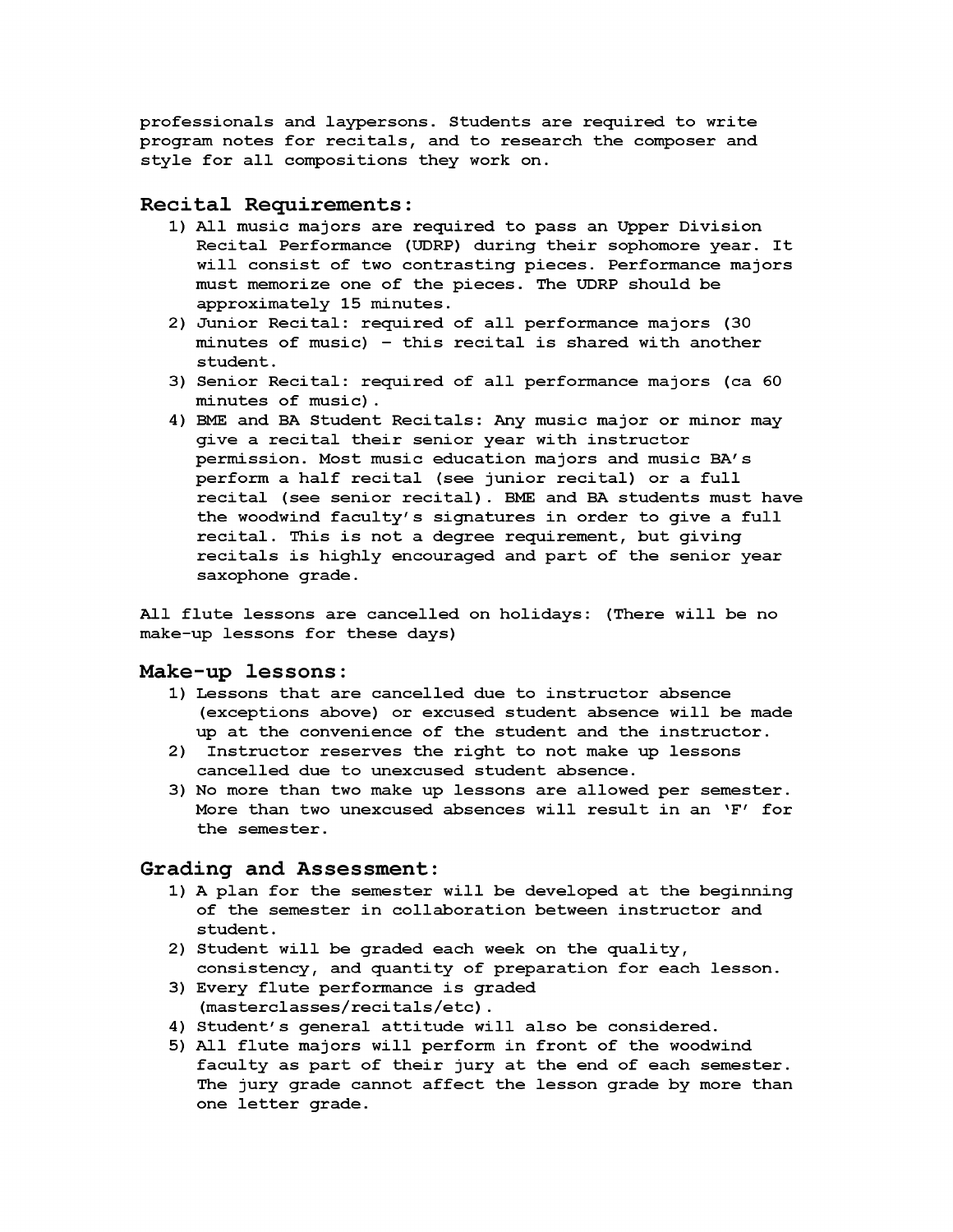- **6) BME and BA music majors must give at least a half recital their senior year in order to qualify for an 'A' in flute.**
- **7) Student attendance on departmental, studio classes, lessons, juries, and recitals are taken into consideration and may affect your grade.**
- **8) A midterm conference will be held to discuss the student's progress, though students may discuss grading at any time with the instructor.**
- **9) Failure to return university equipment will result in an 'Incomplete***'* **grade until the equipment has been returned.**

| Grade | Point | GPA   |
|-------|-------|-------|
|       | Scale |       |
| А     | 93–   | 4.00  |
|       | 100   |       |
| A-    | 90-92 | 3.67  |
| B+    | 87-89 | 3.33  |
| в     | 83-86 | 3.00  |
| в-    | 80-82 | 2.67  |
| C+    | 77–79 | 2.33  |
| c     | 73–76 | 2.00  |
| с-    | 70–72 | 1.67  |
| D+    | 67-69 | 1.33  |
| D     | 63-66 | 1.00  |
| D-    | 60-62 | .067  |
| F     | 59 or | ი. იი |
|       | lower |       |

**A = Highest level of achievement: The student has consistently prepared for each lesson, has displayed professionalism, and has made superior progress in all aspects of technique, musicality, and creativity. The student has completed the amount of material the teacher feels is necessary for substantial progress.**

**B = Good achievement: The student has displayed high levels of preparations and progress, and has completed an acceptable amount of literature.**

**C = Improvement is recommended: The student is making some progress, but is not working to his/her potential or to instructor expectations.**

**D = Poor: More practice is recommended and the grade must be brought up in order to remain in the program. Probationary status in the flute studio will be in effect until progress is made.**

**F = Failing: A student receiving a failing grade will not be permitted to remain in the saxophone studio and a change of major i s re commended.**

#### *Students with Disabilities:*

**The Department of Music is committed to equal opportunity in education for all students, including those with documented physical disabilities or documented learning disabilities. University policy states that it is the responsibility of students with documented disabilities to contact instructors during the first week of the semester to discuss appropriate accommodations to ensure equity in grading, classroom experiences, and outside assignments. The**